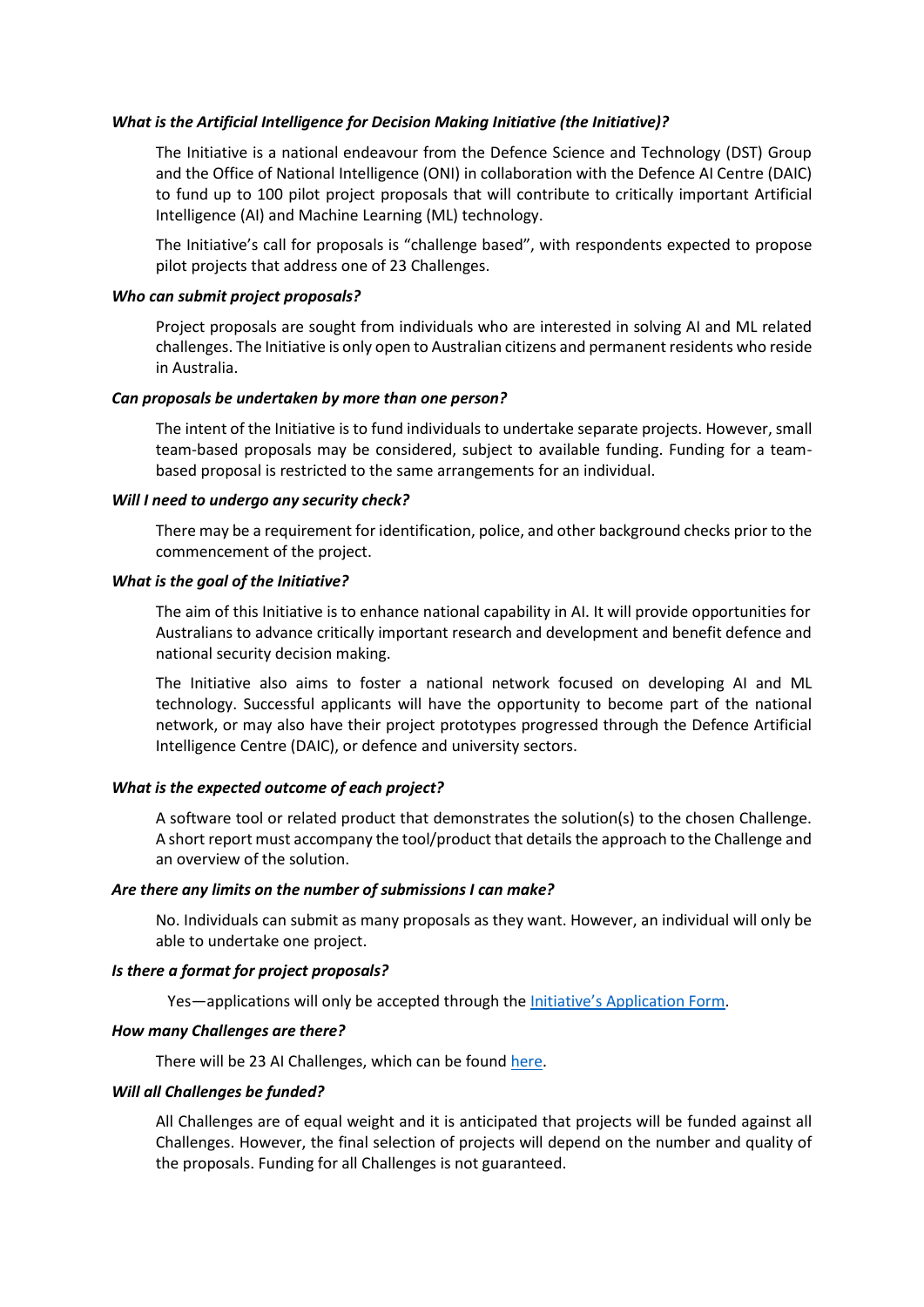# *How much money is available for each project?*

Individual projects are valued at \$20k each.

# *What is the length of selected projects?*

3 months.

# *How many projects are you expecting to fund?*

Up to 100 projects will be funded.

# *When will the projects be conducted?*

Project run dates will be dependent upon the date of project selection. Successful applicants will be advised of their project run dates.

# *What are the opening and closing times for applications?*

Applications will be accepted from 8 June 2020, closing 26 June 2020 or when funds are exhausted - whichever comes sooner.

Applications will be assessed on a continuous basis from the date of receipt of application, so it is recommended to apply early.

# *How will projects be administered?*

The Initiative is administered on a state basis. Successful applicants will be required to enter into an agreement with their local defence science facilitation network as listed below. This means a variety of agreements will be used for successful applicants, dependent on their location, the original source of funds and the organisational nature of the applicant. Core principles and requirements are common across the agreements.

| <b>Applicant Location</b> | <b>Facilitation Network</b>                |
|---------------------------|--------------------------------------------|
| Victoria                  | Defence Science<br>Institute (DSI)         |
| NSW                       | Defence Innovation<br>Network (DIN)        |
| South Australia           | Defence Innovation<br>Partnership (DIP)    |
| Western Australia         | Defence Science<br>Centre (DSC)            |
| Tasmania                  | Defence Science<br>Institute (DSI)         |
| ACT                       | Defence Innovation<br><b>Network (DIN)</b> |
| Northern Territory        | Defence Innovation<br>Partnership (DIP)    |
| Queensland                | Defence Science<br>Institute (DSI)         |